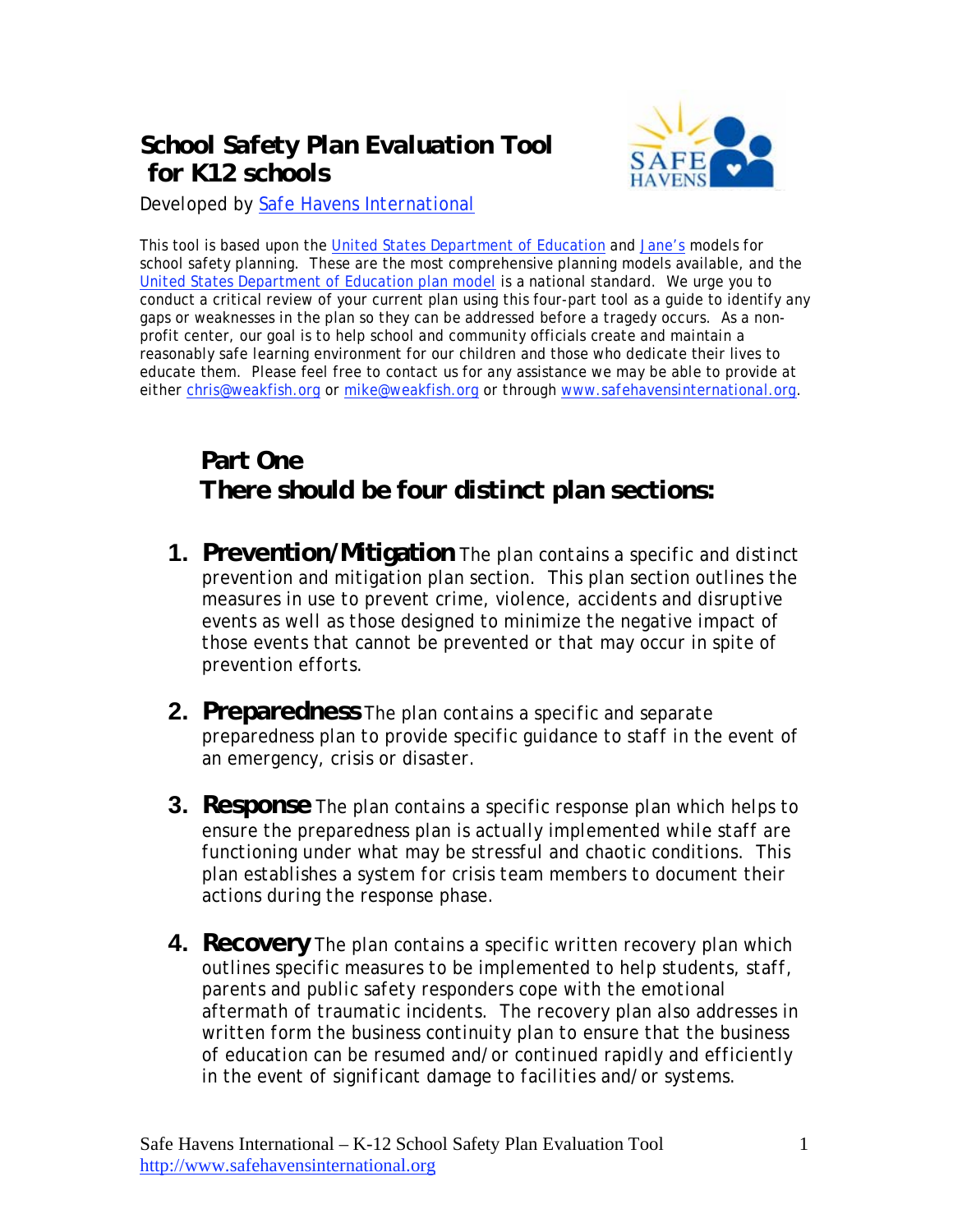### **Part Two**

#### *Does the plan include these key concepts?*

**1.** The plan is compliant with the National Incident Management System (NIMS). The plan includes specific and detailed descriptions of the incident command system.

**Yes \_\_\_ No\_\_\_** 

- **2.** The plan utilizes the all-hazards approach to planning and is based upon a formal hazard and vulnerability assessment process including:
	- a. A review of the local emergency management agency community hazard assessment

**Yes\_\_\_ No\_\_\_** 

b. Annual tactical site surveys of all schools, school owned facilities and any facilities leased by the school/school system for major events (such as athletic events and graduation ceremonies)

**Yes\_\_\_ No\_\_\_** 

c. Reviews of incident data for all safety and security incidents reported on or adjacent to school property

**Yes\_\_\_ No\_\_\_** 

d. Safety surveys of students, *all* staff and parents

**Yes\_\_\_ No\_\_\_** 

**3.** The plan has been updated and revised within the past year

**Yes \_\_\_ No \_\_\_** 

**4.** Obsolete plan components have been recovered from staff to prevent conflicting protocols or training

**Yes \_\_\_ No \_\_\_**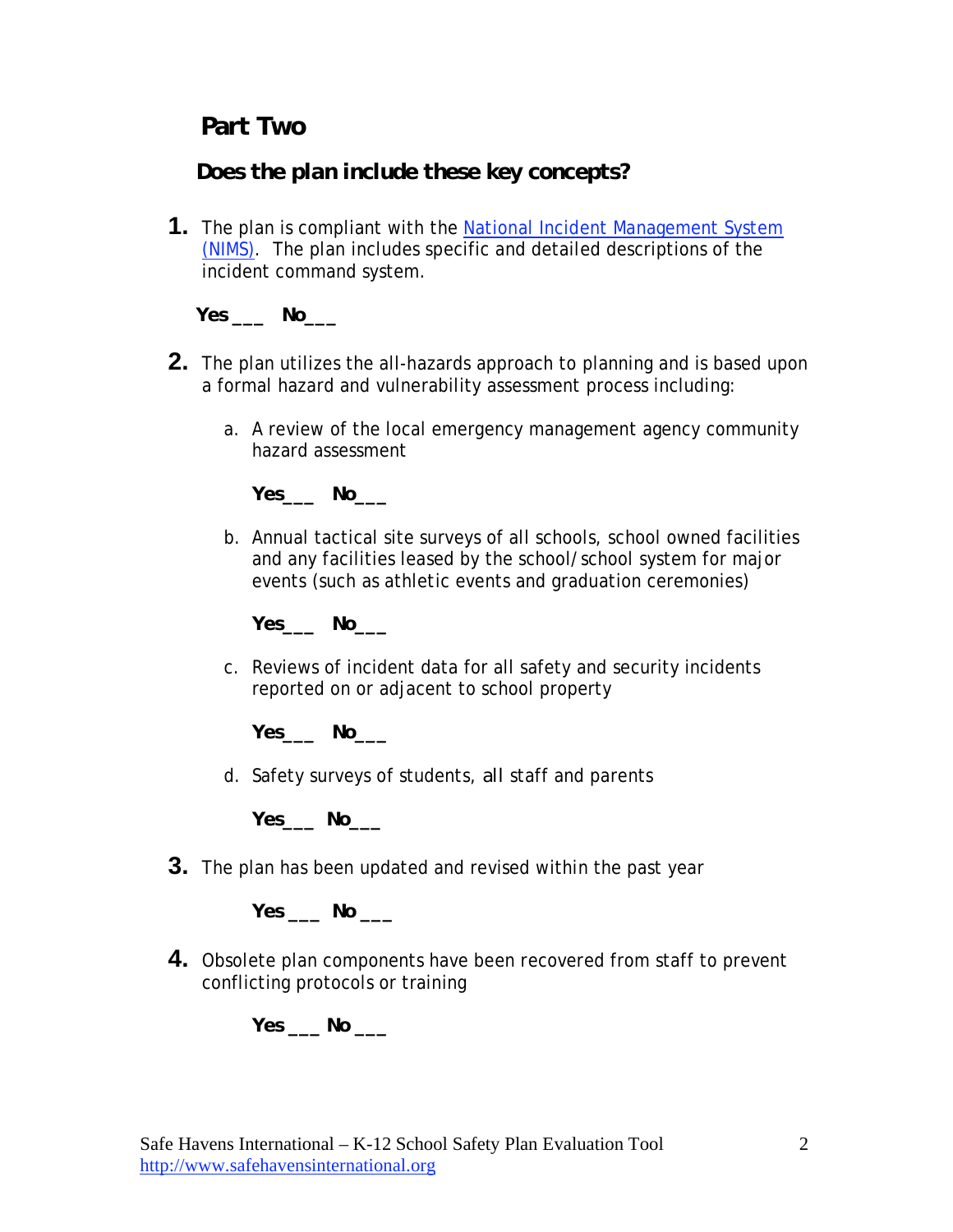

# *Yes No*

# **Planning collaboration:**  *The plan has been developed with assistance from:*

Area response and community service agencies and organizations

- 1. The local emergency management agency
- 2. All local law enforcement agencies
- 3. All local fire departments
- 4. Local emergency medical services
- 5. Local Public Health agency
- 6. Local coroner/medical examiner
- 7. American Red Cross
- 8. Courts
- 9. Local prosecutor
- 10.Area mental health
- 11.Area media
- 12.Area military base personnel

 $\overline{N}$  Internal departments/personnel

- 1. School police/security
- 2. Facilities
- 3. Transportation
- 4. Mental health
- 5. School nurses
- 6. Risk management
- 7. Student services
- 8. Legal council
- 9. Special needs education
- 10.Food services
- 11.Finance

## **Part Three:** *Plan distribution*



- 1. A copy of the entire plan has been provided to the school legal counsel
- 2. A copy of the plan has been provided to the insurance agency or risk management pool administrator
- 3. Each employee is issued the appropriate ready-reference flip chart for their job classification
- 4. A written log of distribution is maintained for all plan components that are issued
- 5. Copies of the plan have been provided to local law enforcement, fire service and emergency management agencies